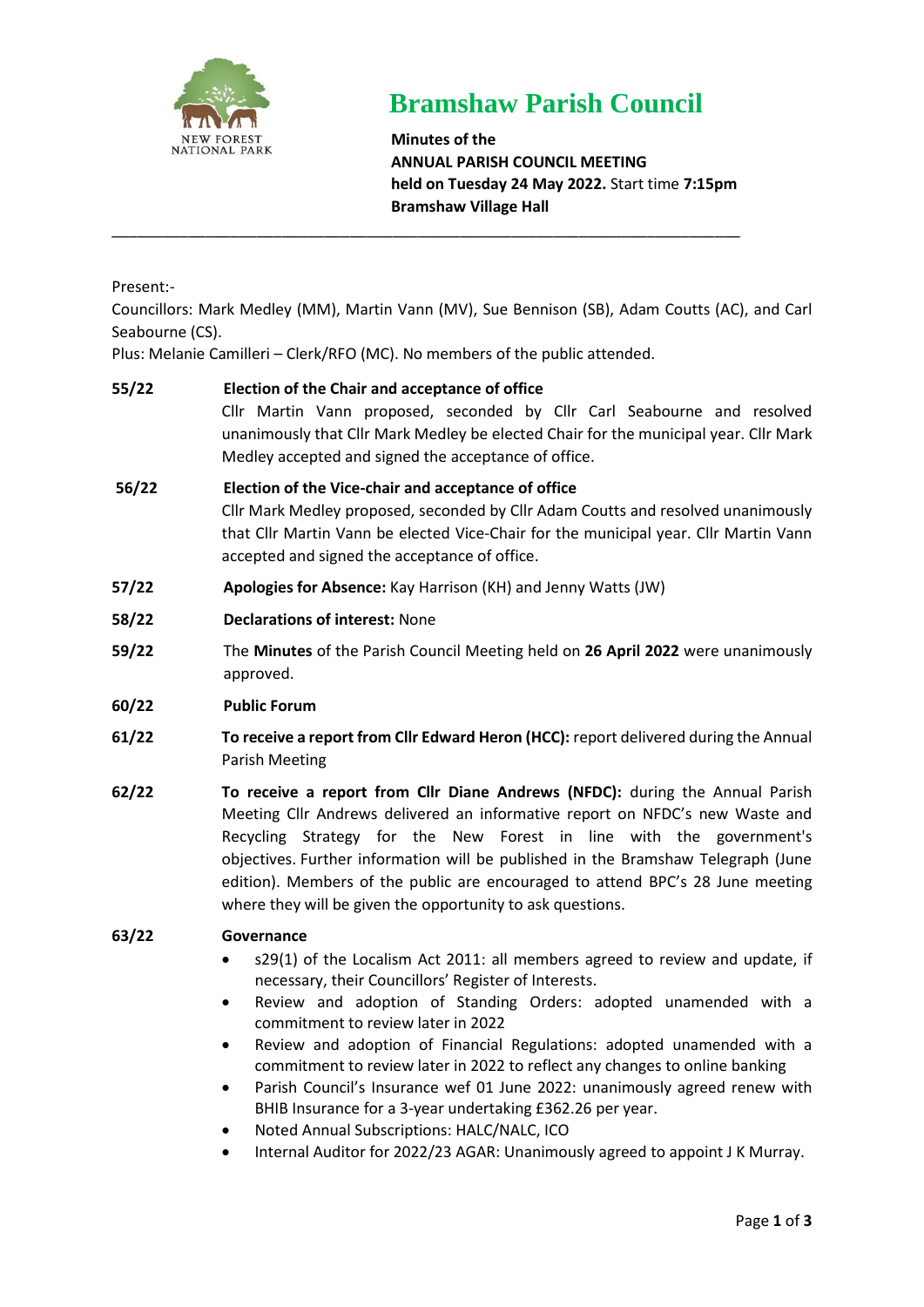• To review Councillor assignment of responsibilities, memberships of groups and committees, and representatives to external bodies: all agreed would remain asis.

# **64/22 Finance**

i) Annual Governance and Accountability Return 2021/22 Form 2

- a) Annual Internal Audit Report. The internal auditor reported he had no matters to bring to the Council's attention.
- b) Certificate of Exemption Form 2. Completed, approved, and signed
- c) Section 1 Annual Governance Statement. Completed, approved, and signed
- d) Bank Reconciliation. Approved
- e) Section 2 Accounting Statements. Completed, approved, and signed
- f) Explanation of Variances. Approved
- g) The Notice of Public Rights and Publication of the Annual Governance & Accountability Return (Exempt Authority) will be published on 30 May 2022 with dates set for the inspection period Monday 13 June 2022 – Friday 22 June 2022.
- ii) The Cash Flow Report and payments were unanimously approved Bank balances Current Account (as at 24 May 2022): £10,170.09

Business Reserve (as at 24 May 2022): £0.60

#### Payments

| Payee         | <b>Detail</b>                         | <b>Amount £</b> | <b>Method</b>         |
|---------------|---------------------------------------|-----------------|-----------------------|
| M Camilleri   | Gross Salary + office expenses        | 641.03          | <b>Standing Order</b> |
| M Camilleri   | Reimbursement for VH Room Hire 24 May | 20.00           | 892                   |
| John K Murray | Internal Audit                        | 155.00          | 893                   |
|               | Total debit                           | £816.03         |                       |

#### Receipts

| Payee       | <b>Detail</b>                                              | Amount £  | <b>Method</b> |
|-------------|------------------------------------------------------------|-----------|---------------|
| NFDC        | Precept $-1st$ instalment                                  | 5,000.00  |               |
| <b>NFDC</b> | Grant from Cllr Diane Andrews (NFDC) towards treeguard for | 300.00    |               |
|             | Queen's Platinum Jubilee commemorative tree                |           |               |
|             | Total debit                                                | £5,300.00 |               |
|             |                                                            |           |               |

- iii) An application under S137 from St.Peter's Church, Bramshaw for churchyard maintenance was considered and a payment of £300 unanimously agreed.
- iv) Consideration to online banking options (with BPC's bank Nat West) including associated risks and banking fees. Deferred to 28 June meeting pending further investigation.

#### **65/22 Planning**

i) Planning applications and treeworks were considered.

*Given SB is a member of the National Park Authority, and sits on the Planning Committee, SB did not take part in the discussion of any of the planning applications on the agenda and abstained from voting; forfeiting her vote.*

**22/00068**: Wykens, Brook Hill, Bramshaw, Lyndhurst, SO43 7JB

Proposal: Outbuilding; oil tank

Unanimously recommend Permission but would accept the decision reached by the National Park Authority's Officer under their delegated powers **subject to** imposing the following conditions:-

1. the outbuilding is solely for ancillary use